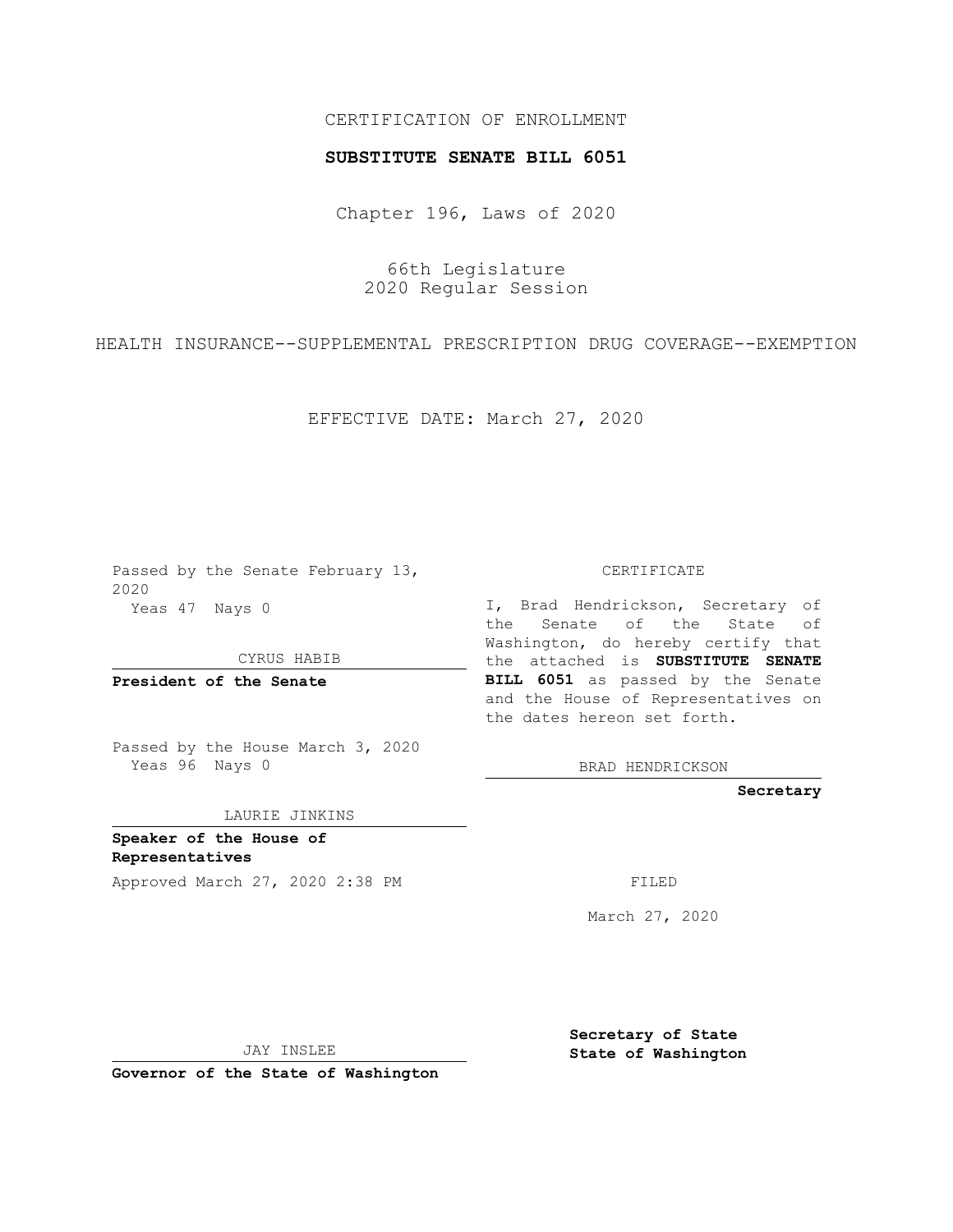## **SUBSTITUTE SENATE BILL 6051**

Passed Legislature - 2020 Regular Session

**State of Washington 66th Legislature 2020 Regular Session**

**By** Senate Health & Long Term Care (originally sponsored by Senators Cleveland, O'Ban, Becker, and Wilson, C.)

READ FIRST TIME 01/30/20.

 AN ACT Relating to health coverage that is supplemental to the coverage provided under an employer or union-sponsored prescription drug coverage that supplements medicare part D provided through an employer group waiver plan authorized under federal law; reenacting and amending RCW 48.43.005; and declaring an emergency.

BE IT ENACTED BY THE LEGISLATURE OF THE STATE OF WASHINGTON:

 **Sec. 1.** RCW 48.43.005 and 2019 c 427 s 2, 2019 c 56 s 2, and 2019 c 33 s 1 are each reenacted and amended to read as follows:

 Unless otherwise specifically provided, the definitions in this 10 section apply throughout this chapter.

 (1) "Adjusted community rate" means the rating method used to establish the premium for health plans adjusted to reflect actuarially demonstrated differences in utilization or cost 14 attributable to geographic region, age, family size, and use of 15 wellness activities.

 (2) "Adverse benefit determination" means a denial, reduction, or termination of, or a failure to provide or make payment, in whole or in part, for a benefit, including a denial, reduction, termination, or failure to provide or make payment that is based on a determination of an enrollee's or applicant's eligibility to participate in a plan, and including, with respect to group health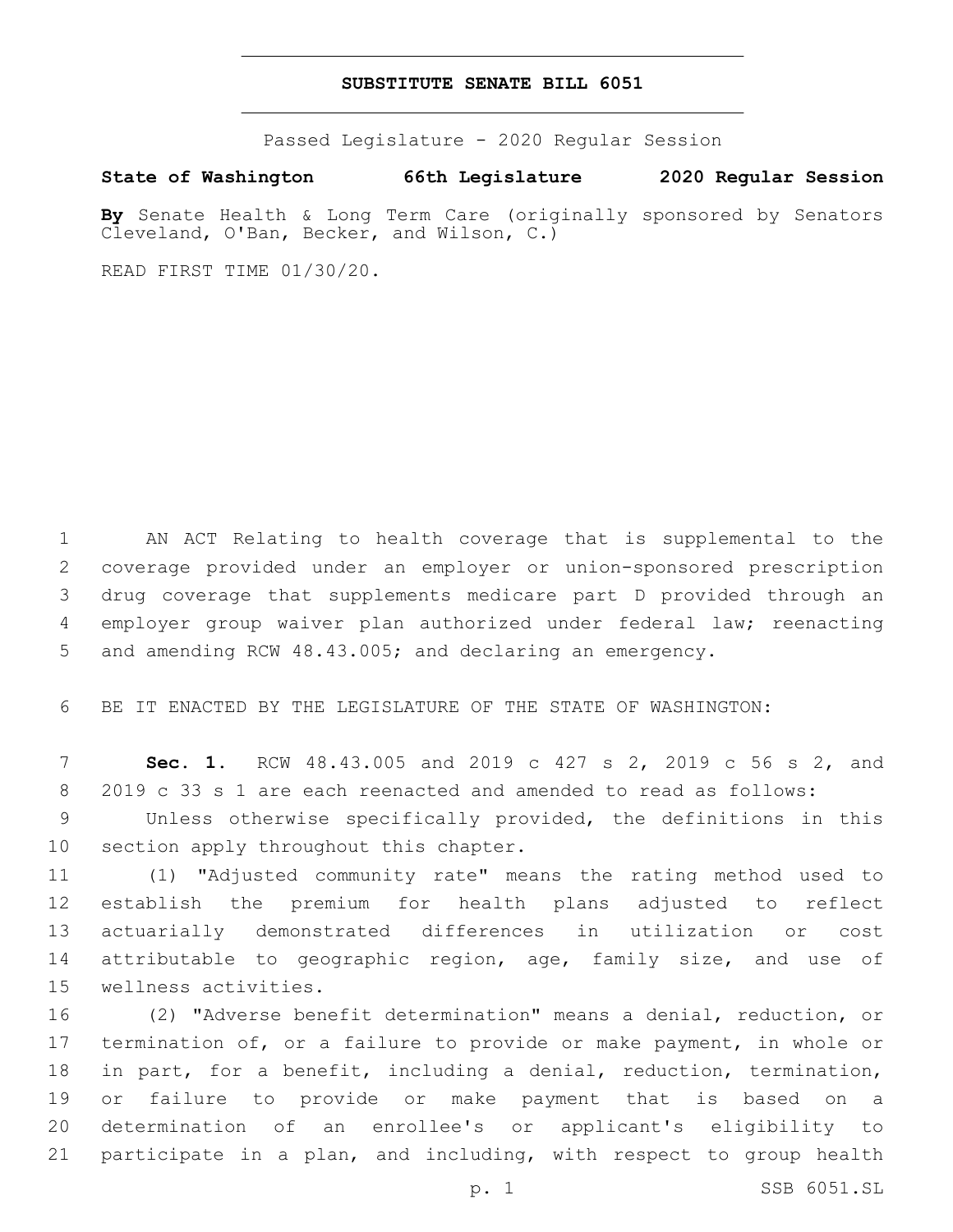plans, a denial, reduction, or termination of, or a failure to provide or make payment, in whole or in part, for a benefit resulting from the application of any utilization review, as well as a failure to cover an item or service for which benefits are otherwise provided because it is determined to be experimental or investigational or not 6 medically necessary or appropriate.

 (3) "Allowed amount" means the maximum portion of a billed charge a health carrier will pay, including any applicable enrollee cost- sharing responsibility, for a covered health care service or item rendered by a participating provider or facility or by a 11 nonparticipating provider or facility.

 (4) "Applicant" means a person who applies for enrollment in an individual health plan as the subscriber or an enrollee, or the 14 dependent or spouse of a subscriber or enrollee.

 (5) "Balance bill" means a bill sent to an enrollee by an out-of- network provider or facility for health care services provided to the enrollee after the provider or facility's billed amount is not fully reimbursed by the carrier, exclusive of permitted cost-sharing.

 (6) "Basic health plan" means the plan described under chapter 20 70.47 RCW, as revised from time to time.

 (7) "Basic health plan model plan" means a health plan as 22 required in RCW 70.47.060(2)(e).

 (8) "Basic health plan services" means that schedule of covered health services, including the description of how those benefits are to be administered, that are required to be delivered to an enrollee under the basic health plan, as revised from time to time.

 (9) "Board" means the governing board of the Washington health benefit exchange established in chapter 43.71 RCW.

 (10)(a) For grandfathered health benefit plans issued before January 1, 2014, and renewed thereafter, "catastrophic health plan" 31 means:

 (i) In the case of a contract, agreement, or policy covering a single enrollee, a health benefit plan requiring a calendar year deductible of, at a minimum, one thousand seven hundred fifty dollars and an annual out-of-pocket expense required to be paid under the plan (other than for premiums) for covered benefits of at least three thousand five hundred dollars, both amounts to be adjusted annually 38 by the insurance commissioner; and

 (ii) In the case of a contract, agreement, or policy covering more than one enrollee, a health benefit plan requiring a calendar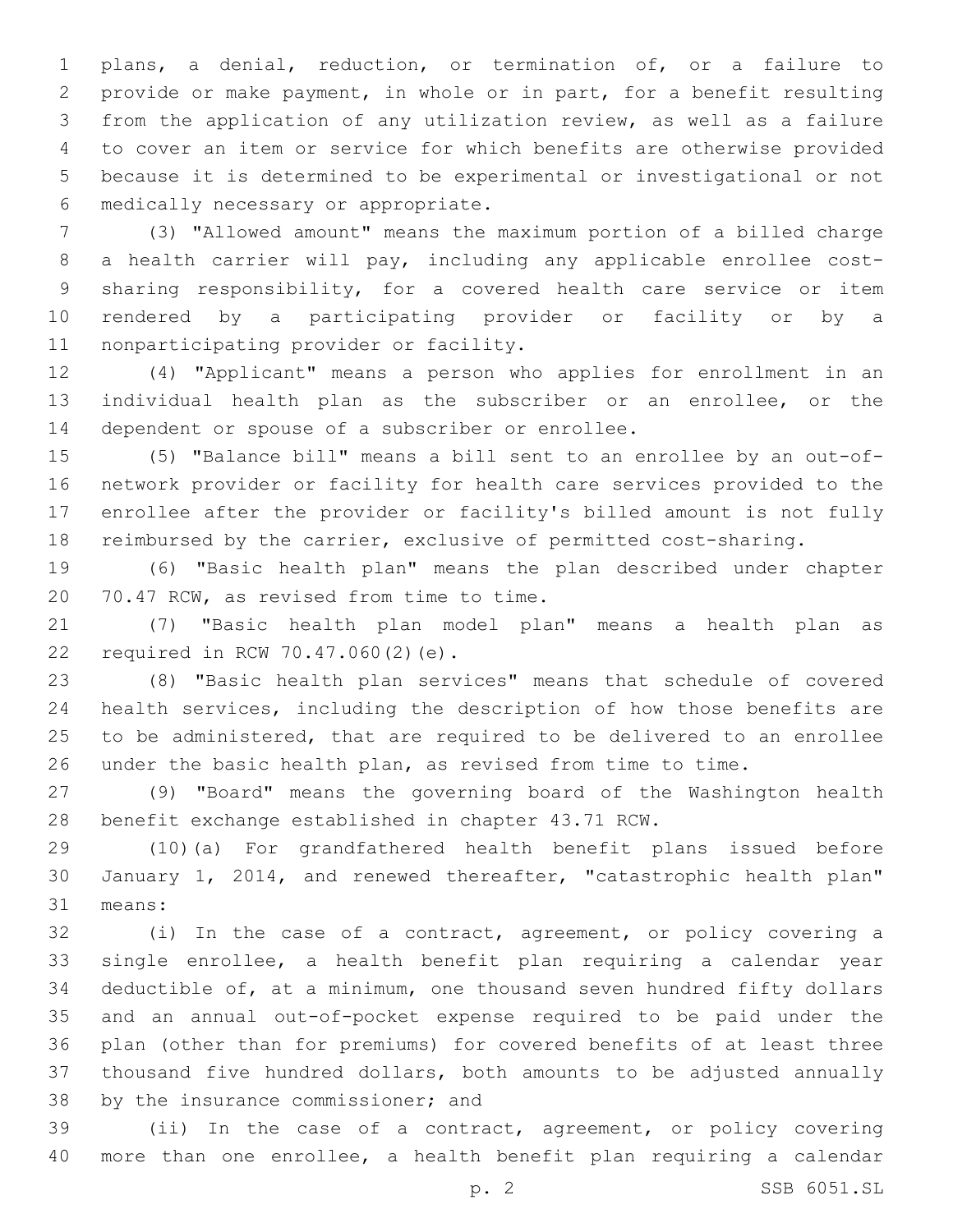year deductible of, at a minimum, three thousand five hundred dollars and an annual out-of-pocket expense required to be paid under the plan (other than for premiums) for covered benefits of at least six thousand dollars, both amounts to be adjusted annually by the 5 insurance commissioner.

 (b) In July 2008, and in each July thereafter, the insurance commissioner shall adjust the minimum deductible and out-of-pocket expense required for a plan to qualify as a catastrophic plan to reflect the percentage change in the consumer price index for medical care for a preceding twelve months, as determined by the United States department of labor. For a plan year beginning in 2014, the out-of-pocket limits must be adjusted as specified in section 1302(c)(1) of P.L. 111-148 of 2010, as amended. The adjusted amount 14 shall apply on the following January 1st.

 (c) For health benefit plans issued on or after January 1, 2014, 16 "catastrophic health plan" means:

 (i) A health benefit plan that meets the definition of catastrophic plan set forth in section 1302(e) of P.L. 111-148 of 19 2010, as amended; or

 (ii) A health benefit plan offered outside the exchange marketplace that requires a calendar year deductible or out-of-pocket expenses under the plan, other than for premiums, for covered benefits, that meets or exceeds the commissioner's annual adjustment 24 under (b) of this subsection.

 (11) "Certification" means a determination by a review organization that an admission, extension of stay, or other health care service or procedure has been reviewed and, based on the information provided, meets the clinical requirements for medical necessity, appropriateness, level of care, or effectiveness under the 30 auspices of the applicable health benefit plan.

 (12) "Concurrent review" means utilization review conducted during a patient's hospital stay or course of treatment.

 (13) "Covered person" or "enrollee" means a person covered by a health plan including an enrollee, subscriber, policyholder, beneficiary of a group plan, or individual covered by any other 36 health plan.

 (14) "Dependent" means, at a minimum, the enrollee's legal spouse and dependent children who qualify for coverage under the enrollee's 39 health benefit plan.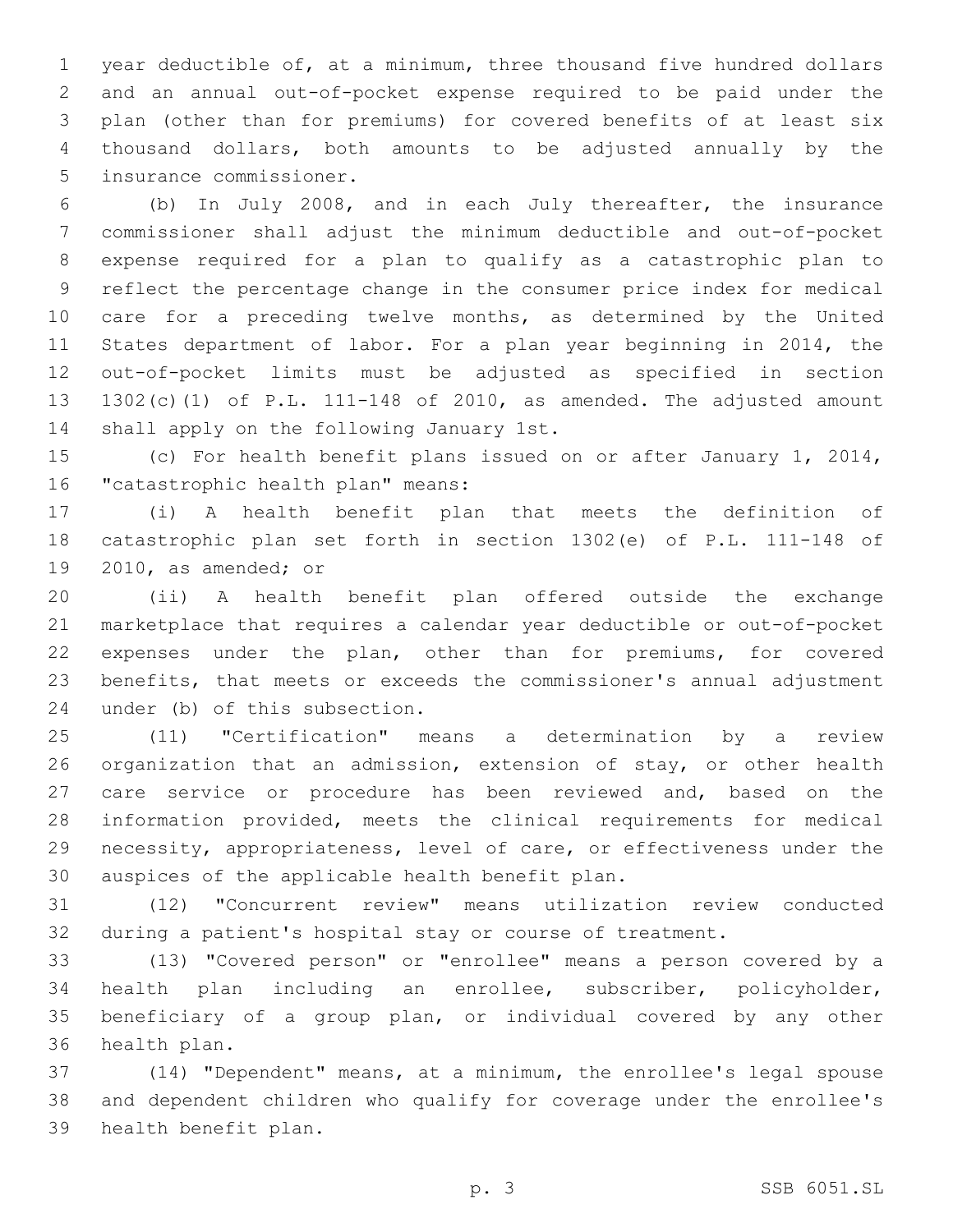(15) "Emergency medical condition" means a medical, mental health, or substance use disorder condition manifesting itself by acute symptoms of sufficient severity including, but not limited to, severe pain or emotional distress, such that a prudent layperson, who possesses an average knowledge of health and medicine, could reasonably expect the absence of immediate medical, mental health, or substance use disorder treatment attention to result in a condition (a) placing the health of the individual, or with respect to a pregnant woman, the health of the woman or her unborn child, in serious jeopardy, (b) serious impairment to bodily functions, or (c) 11 serious dysfunction of any bodily organ or part.

 (16) "Emergency services" means a medical screening examination, as required under section 1867 of the social security act (42 U.S.C. 1395dd), that is within the capability of the emergency department of a hospital, including ancillary services routinely available to the emergency department to evaluate that emergency medical condition, and further medical examination and treatment, to the extent they are within the capabilities of the staff and facilities available at the hospital, as are required under section 1867 of the social security act (42 U.S.C. 1395dd) to stabilize the patient. Stabilize, with respect to an emergency medical condition, has the meaning given in section 1867(e)(3) of the social security act (42 U.S.C.  $1395dd(e)(3)$ .

 (17) "Employee" has the same meaning given to the term, as of January 1, 2008, under section 3(6) of the federal employee 26 retirement income security act of 1974.

 (18) "Enrollee point-of-service cost-sharing" or "cost-sharing" means amounts paid to health carriers directly providing services, health care providers, or health care facilities by enrollees and may 30 include copayments, coinsurance, or deductibles.

(19) "Essential health benefit categories" means:

- 32 (a) Ambulatory patient services;
- 33 (b) Emergency services;
- 34 (c) Hospitalization;
- 35 (d) Maternity and newborn care;

 (e) Mental health and substance use disorder services, including 37 behavioral health treatment;

- 38 (f) Prescription drugs;
- (g) Rehabilitative and habilitative services and devices;
- 40 (h) Laboratory services;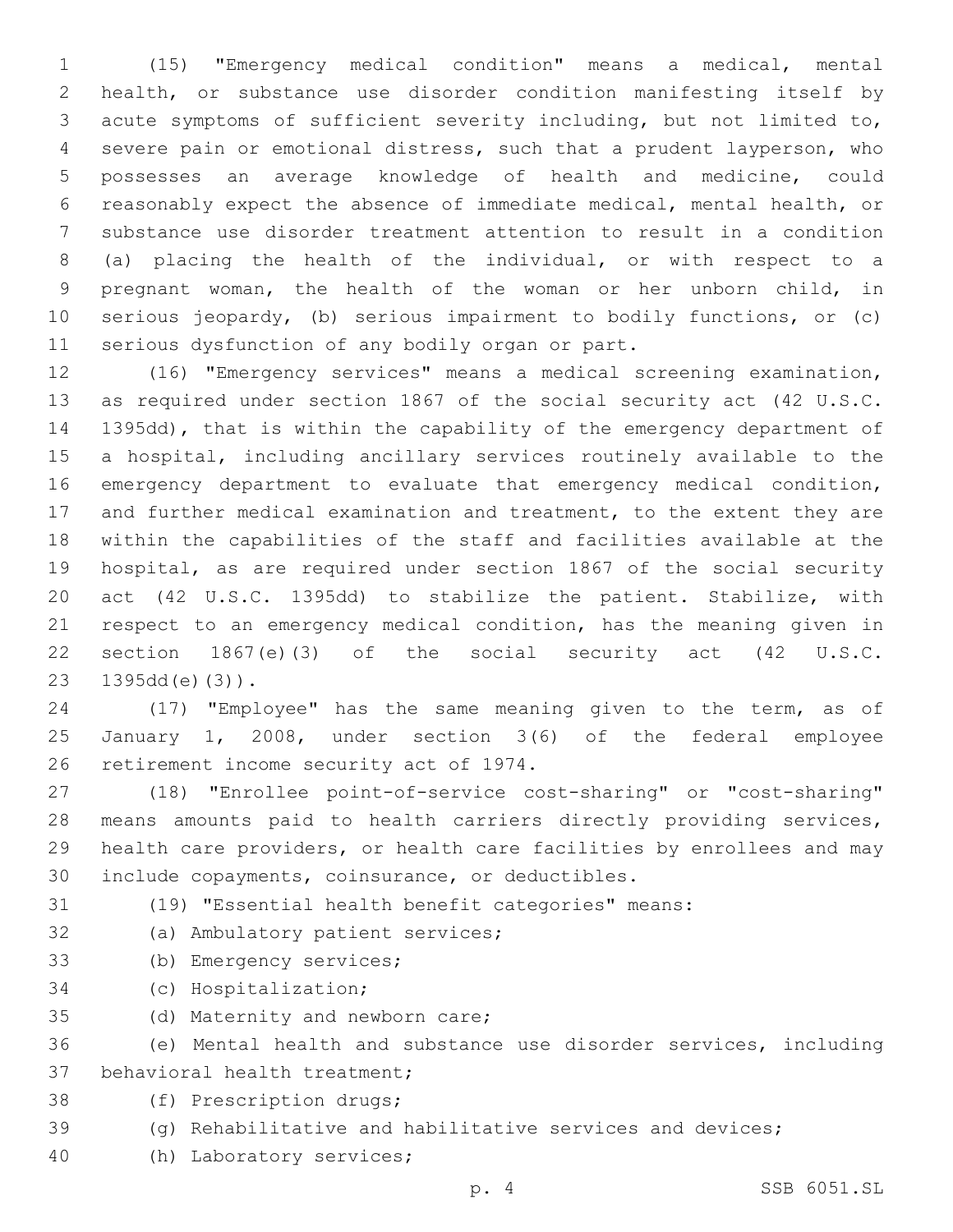(i) Preventive and wellness services and chronic disease 2 management; and

(j) Pediatric services, including oral and vision care.

 (20) "Exchange" means the Washington health benefit exchange 5 established under chapter 43.71 RCW.

 (21) "Final external review decision" means a determination by an independent review organization at the conclusion of an external 8 review.

 (22) "Final internal adverse benefit determination" means an adverse benefit determination that has been upheld by a health plan 11 or carrier at the completion of the internal appeals process, or an adverse benefit determination with respect to which the internal appeals process has been exhausted under the exhaustion rules 14 described in RCW 48.43.530 and 48.43.535.

 (23) "Grandfathered health plan" means a group health plan or an individual health plan that under section 1251 of the patient protection and affordable care act, P.L. 111-148 (2010) and as amended by the health care and education reconciliation act, P.L. 111-152 (2010) is not subject to subtitles A or C of the act as 20 amended.

 (24) "Grievance" means a written complaint submitted by or on behalf of a covered person regarding service delivery issues other than denial of payment for medical services or nonprovision of medical services, including dissatisfaction with medical care, waiting time for medical services, provider or staff attitude or demeanor, or dissatisfaction with service provided by the health 27 carrier.

 (25) "Health care facility" or "facility" means hospices licensed under chapter 70.127 RCW, hospitals licensed under chapter 70.41 RCW, rural health care facilities as defined in RCW 70.175.020, psychiatric hospitals licensed under chapter 71.12 RCW, nursing homes licensed under chapter 18.51 RCW, community mental health centers licensed under chapter 71.05 or 71.24 RCW, kidney disease treatment centers licensed under chapter 70.41 RCW, ambulatory diagnostic, treatment, or surgical facilities licensed under chapter 70.41 RCW, drug and alcohol treatment facilities licensed under chapter 70.96A RCW, and home health agencies licensed under chapter 70.127 RCW, and includes such facilities if owned and operated by a political subdivision or instrumentality of the state and such other facilities as required by federal law and implementing regulations.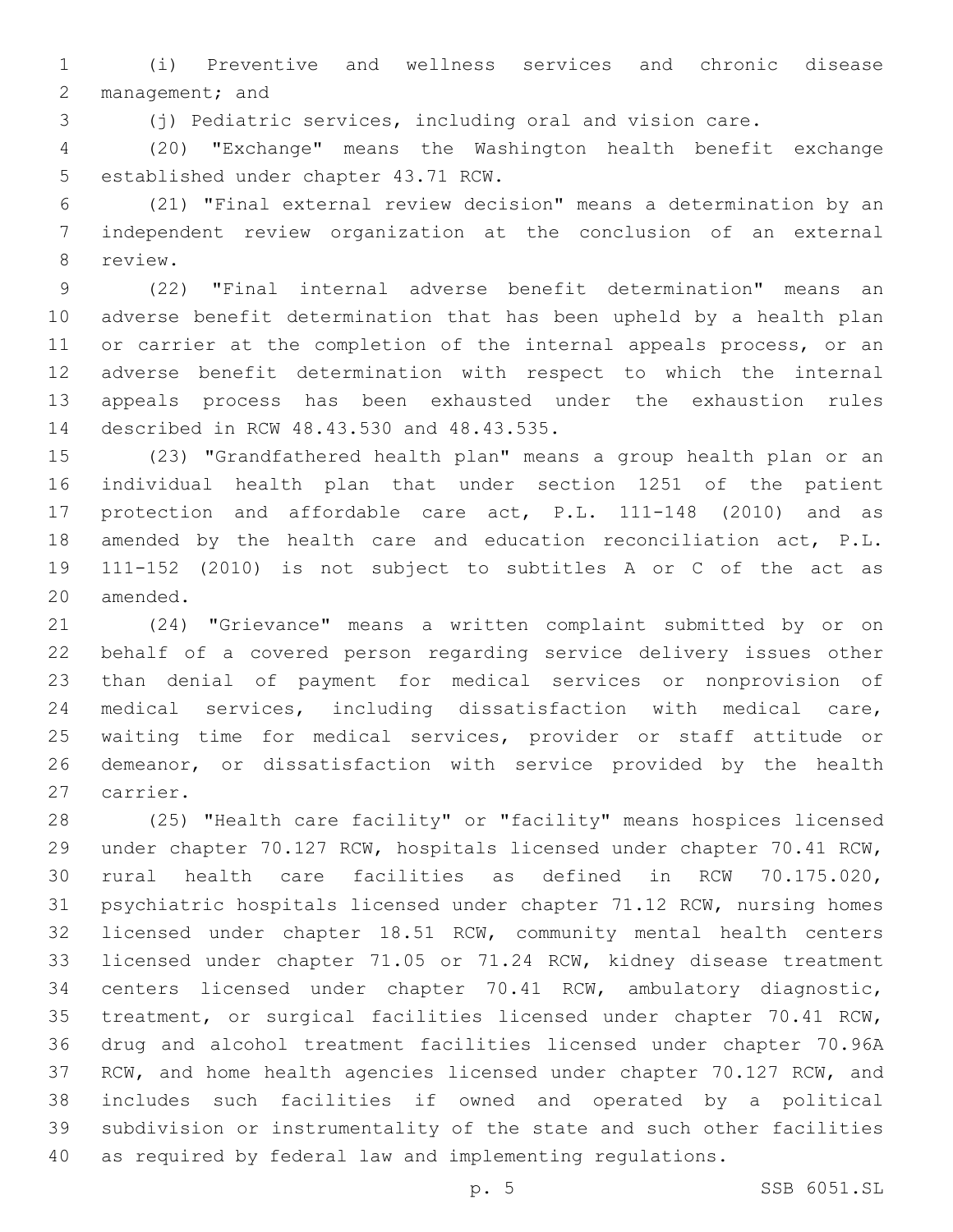(26) "Health care provider" or "provider" means:

 (a) A person regulated under Title 18 or chapter 70.127 RCW, to practice health or health-related services or otherwise practicing health care services in this state consistent with state law; or

 (b) An employee or agent of a person described in (a) of this subsection, acting in the course and scope of his or her employment.

 (27) "Health care service" means that service offered or provided by health care facilities and health care providers relating to the prevention, cure, or treatment of illness, injury, or disease.

 (28) "Health carrier" or "carrier" means a disability insurer regulated under chapter 48.20 or 48.21 RCW, a health care service contractor as defined in RCW 48.44.010, or a health maintenance organization as defined in RCW 48.46.020, and includes "issuers" as that term is used in the patient protection and affordable care act 15 (P.L. 111-148).

 (29) "Health plan" or "health benefit plan" means any policy, contract, or agreement offered by a health carrier to provide, arrange, reimburse, or pay for health care services except the 19 following:

 (a) Long-term care insurance governed by chapter 48.84 or 48.83 21 RCW;

 (b) Medicare supplemental health insurance governed by chapter 23 48.66 RCW:

 (c) Coverage supplemental to the coverage provided under chapter 25 55, Title 10, United States Code;

 (d) Limited health care services offered by limited health care service contractors in accordance with RCW 48.44.035;

28 (e) Disability income;

 (f) Coverage incidental to a property/casualty liability insurance policy such as automobile personal injury protection 31 coverage and homeowner quest medical;

32 (g) Workers' compensation coverage;

33 (h) Accident only coverage;

 (i) Specified disease or illness-triggered fixed payment insurance, hospital confinement fixed payment insurance, or other fixed payment insurance offered as an independent, noncoordinated 37 benefit;

(j) Employer-sponsored self-funded health plans;

39 (k) Dental only and vision only coverage;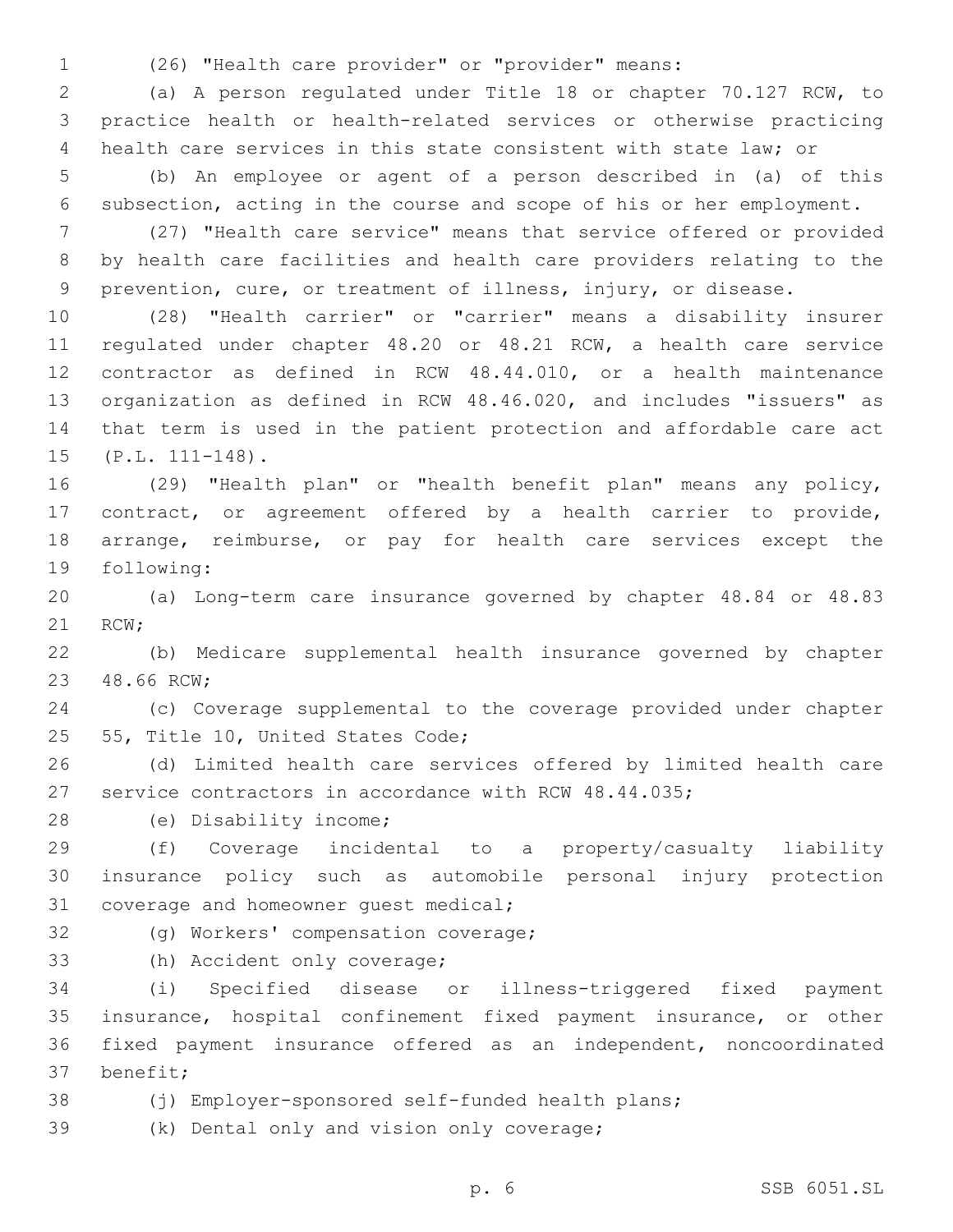(l) Plans deemed by the insurance commissioner to have a short- term limited purpose or duration, or to be a student-only plan that is guaranteed renewable while the covered person is enrolled as a regular full-time undergraduate or graduate student at an accredited higher education institution, after a written request for such classification by the carrier and subsequent written approval by the 7 insurance commissioner; ((and))

 (m) Civilian health and medical program for the veterans affairs 9 administration (CHAMPVA); and

 (n) Stand-alone prescription drug coverage that exclusively supplements medicare part D coverage provided through an employer 12 group waiver plan under federal social security act regulation 42 13 C.F.R. Sec. 423.458(c).

 (30) "Individual market" means the market for health insurance coverage offered to individuals other than in connection with a group 16 health plan.

 (31) "In-network" or "participating" means a provider or facility that has contracted with a carrier or a carrier's contractor or subcontractor to provide health care services to enrollees and be reimbursed by the carrier at a contracted rate as payment in full for the health care services, including applicable cost-sharing 22 obligations.

 (32) "Material modification" means a change in the actuarial value of the health plan as modified of more than five percent but 25 less than fifteen percent.

 (33) "Open enrollment" means a period of time as defined in rule to be held at the same time each year, during which applicants may enroll in a carrier's individual health benefit plan without being subject to health screening or otherwise required to provide evidence 30 of insurability as a condition for enrollment.

 (34) "Out-of-network" or "nonparticipating" means a provider or facility that has not contracted with a carrier or a carrier's contractor or subcontractor to provide health care services to 34 enrollees.

 (35) "Out-of-pocket maximum" or "maximum out-of-pocket" means the maximum amount an enrollee is required to pay in the form of cost- sharing for covered benefits in a plan year, after which the carrier covers the entirety of the allowed amount of covered benefits under 39 the contract of coverage.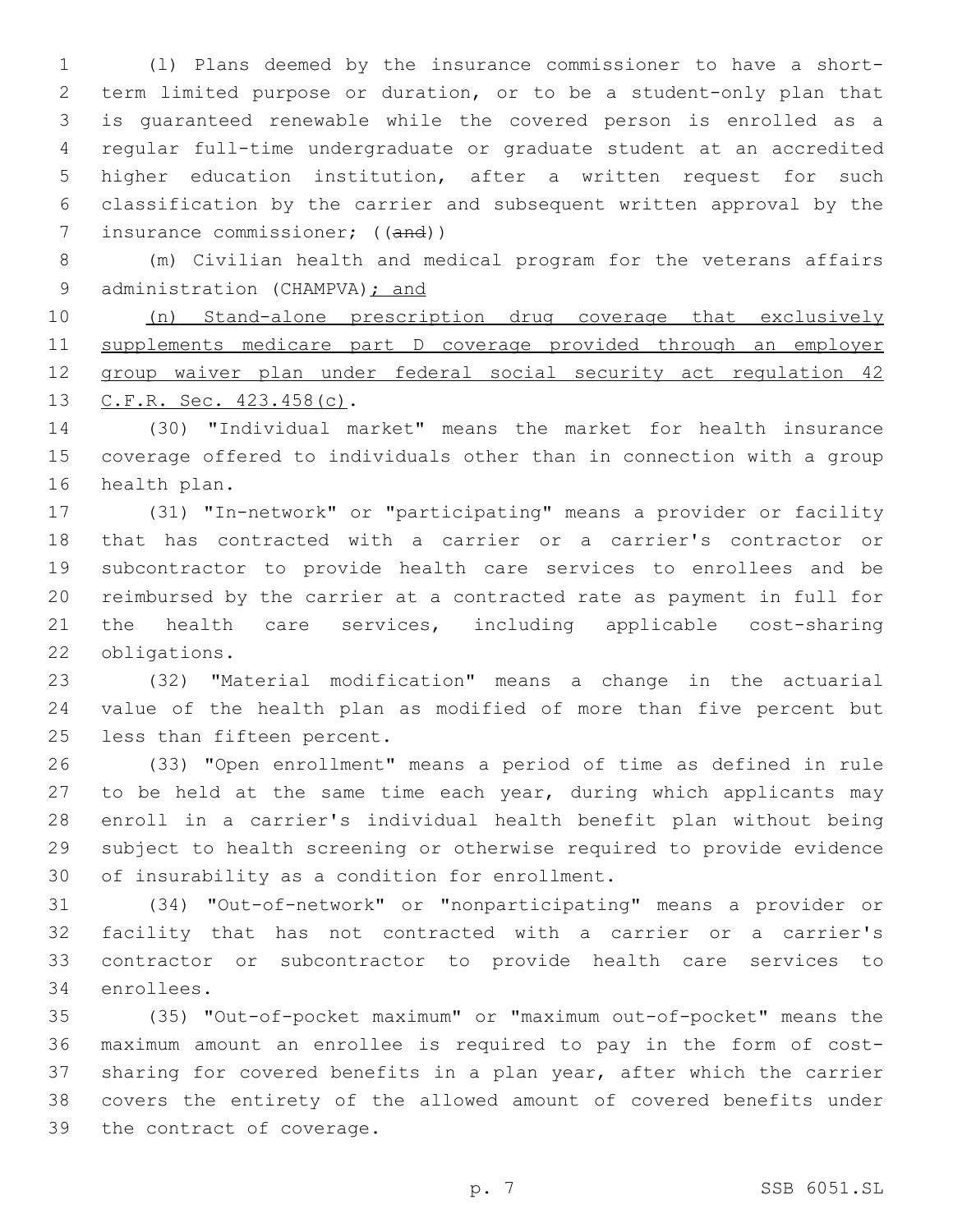(36) "Preexisting condition" means any medical condition, illness, or injury that existed any time prior to the effective date 3 of coverage.

 (37) "Premium" means all sums charged, received, or deposited by a health carrier as consideration for a health plan or the continuance of a health plan. Any assessment or any "membership," "policy," "contract," "service," or similar fee or charge made by a health carrier in consideration for a health plan is deemed part of the premium. "Premium" shall not include amounts paid as enrollee 10 point-of-service cost-sharing.

11 (38)(a) "Protected individual" means:

 (i) An adult covered as a dependent on the enrollee's health benefit plan, including an individual enrolled on the health benefit plan of the individual's registered domestic partner; or

 (ii) A minor who may obtain health care without the consent of a parent or legal guardian, pursuant to state or federal law.

 (b) "Protected individual" does not include an individual deemed not competent to provide informed consent for care under RCW 19 11.88.010(1)(e).

 (39) "Review organization" means a disability insurer regulated under chapter 48.20 or 48.21 RCW, health care service contractor as defined in RCW 48.44.010, or health maintenance organization as defined in RCW 48.46.020, and entities affiliated with, under contract with, or acting on behalf of a health carrier to perform a utilization review.25

 (40) "Sensitive health care services" means health services related to reproductive health, sexually transmitted diseases, substance use disorder, gender dysphoria, gender affirming care, 29 domestic violence, and mental health.

 (41) "Small employer" or "small group" means any person, firm, corporation, partnership, association, political subdivision, sole proprietor, or self-employed individual that is actively engaged in business that employed an average of at least one but no more than fifty employees, during the previous calendar year and employed at 35 least one employee on the first day of the plan year, is not formed primarily for purposes of buying health insurance, and in which a bona fide employer-employee relationship exists. In determining the number of employees, companies that are affiliated companies, or that are eligible to file a combined tax return for purposes of taxation by this state, shall be considered an employer. Subsequent to the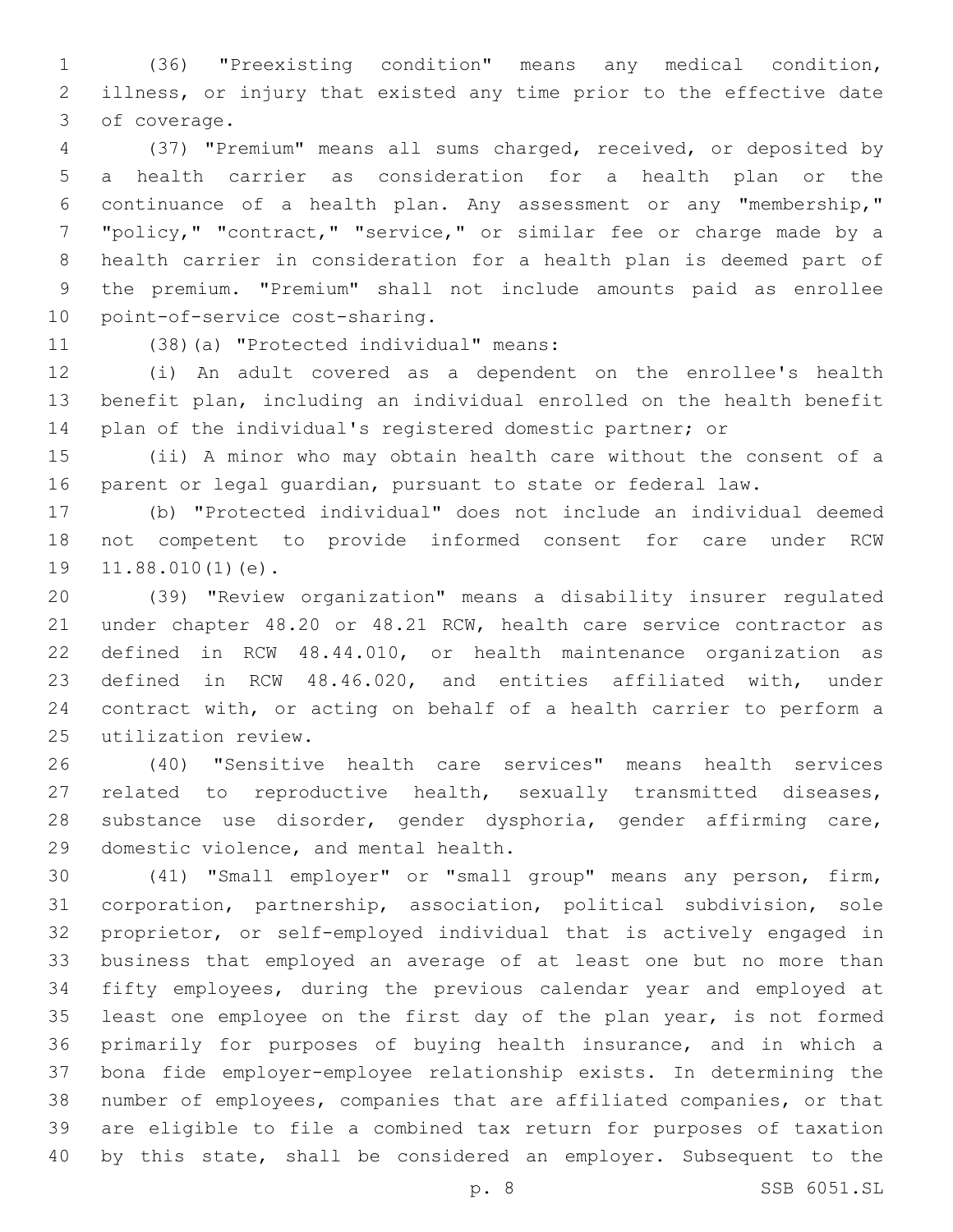issuance of a health plan to a small employer and for the purpose of determining eligibility, the size of a small employer shall be determined annually. Except as otherwise specifically provided, a small employer shall continue to be considered a small employer until the plan anniversary following the date the small employer no longer meets the requirements of this definition. A self-employed individual or sole proprietor who is covered as a group of one must also: (a) Have been employed by the same small employer or small group for at least twelve months prior to application for small group coverage, and (b) verify that he or she derived at least seventy-five percent of his or her income from a trade or business through which the individual or sole proprietor has attempted to earn taxable income and for which he or she has filed the appropriate internal revenue service form 1040, schedule C or F, for the previous taxable year, except a self-employed individual or sole proprietor in an agricultural trade or business, must have derived at least fifty-one percent of his or her income from the trade or business through which the individual or sole proprietor has attempted to earn taxable income and for which he or she has filed the appropriate internal revenue service form 1040, for the previous taxable year.

 (42) "Special enrollment" means a defined period of time of not less than thirty-one days, triggered by a specific qualifying event experienced by the applicant, during which applicants may enroll in the carrier's individual health benefit plan without being subject to health screening or otherwise required to provide evidence of 26 insurability as a condition for enrollment.

 (43) "Standard health questionnaire" means the standard health 28 questionnaire designated under chapter 48.41 RCW.

 (44) "Surgical or ancillary services" means surgery, anesthesiology, pathology, radiology, laboratory, or hospitalist 31 services.

 (45) "Utilization review" means the prospective, concurrent, or retrospective assessment of the necessity and appropriateness of the allocation of health care resources and services of a provider or facility, given or proposed to be given to an enrollee or group of 36 enrollees.

 (46) "Wellness activity" means an explicit program of an activity consistent with department of health guidelines, such as, smoking cessation, injury and accident prevention, reduction of alcohol misuse, appropriate weight reduction, exercise, automobile and

p. 9 SSB 6051.SL